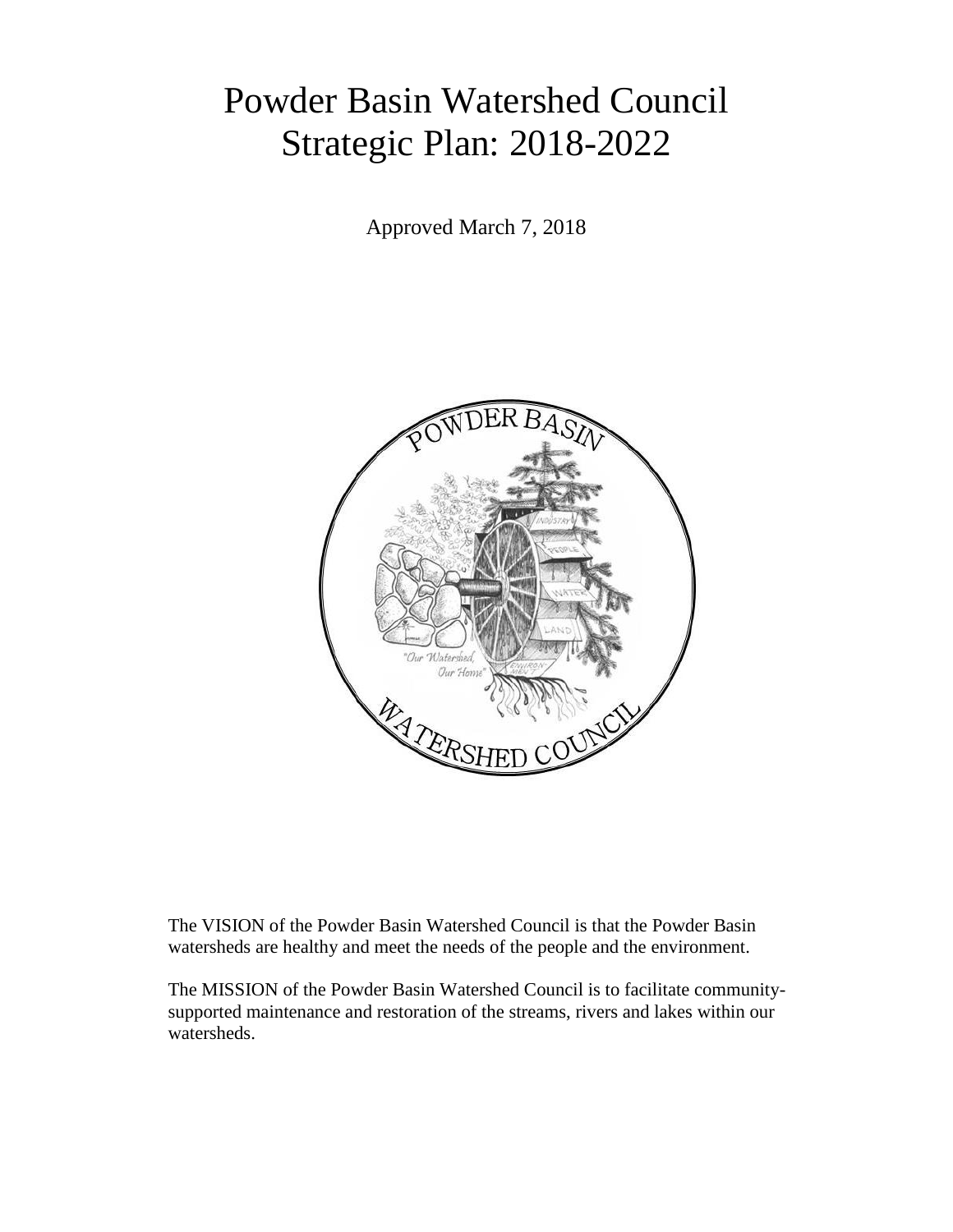### **Introduction**

The purpose of the Powder Basin Watershed Council's 2018-2022 Strategic Plan is to articulate the goals of the organization based on the core values expressed in the Vision and Missions statements, future trends, current conditions and potential intermediate steps. This strategic plan was developed by modifying and expanding the previous strategic plan, which was completed in 2011 through input from community and agency partners. The strategic planning committee consisted of representatives from the community, Baker City, Baker County, Oregon Division of Water Resources, US Forest Service, US Bureau of Land Management, Oregon Department of Fish and Wildlife, and staff from the Powder Basin Watershed Council (PBWC). The plan will serve as a guide for future actions in two different ways. First, it will be used to ensure that projects pursued by the organization fit with the goals outlined here, and second, that projects proposed by partners and community members also adhere to the plan.

The Strategic Plan will be implemented incrementally through the development of annual work plans, which are reviewed annually and approved by the Board of Directors. The annual work plans, in turn, will be evaluated for their adherence to the guidelines presented here. At the end of the five-year period for which the Strategic Plan covers, accomplishments will be assessed based on how well they address the goals and strategies outlined here. The Strategic Plan will also be evaluated at this time for how well it retained relevancy over the time period it was in effect.

Projects proposed by partners and community members will be evaluated based on their relevancy to the goals and strategies of the Powder Basin Watershed Council, the compatibility with the current annual work plan, the ecological and social benefits of the project, the amount of work required by Council staff to complete the project and the outreach benefits of the project. The Board of Directors will be given 45 days to evaluate any project that exceeds \$20,000, similar to grant submissions by PBWC staff.

## **Basin Description**

The Powder Basin is located in northeastern Oregon and includes all of Baker County and parts of Union, Wallowa and Malheur Counties. The Basin is approximately two million acres and consists of three subbasins: the Powder River, the Burnt River and the Brownlee.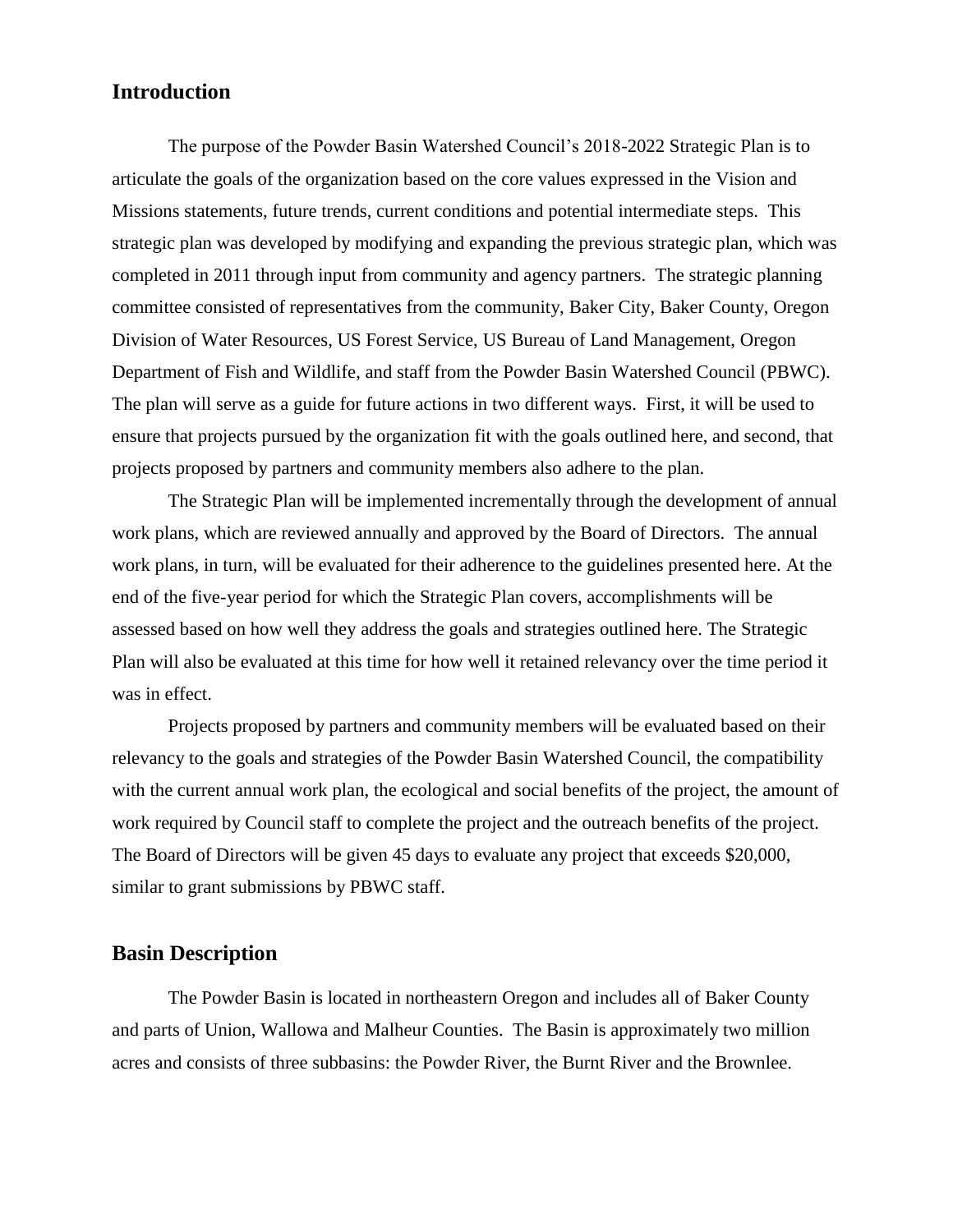Within the three subbasins, there are approximately 3,500 miles of streams and rivers, along with five reservoirs with more than 5,000 acre-ft. of storage (excluding the Hells Canyon complex of reservoirs), which help to irrigate over 166,500 acres of crop and pastureland. Elevations range from over 9,000 ft. in the Elkhorn and Wallowa Mountains to 1,700 ft. along the Snake River. The higher elevations are dominated by subalpine and mesic forests. They are mostly public lands and are managed primarily by the US Forest Service (USFS). Mid-elevations consist of a mixture of sagebrush shrublands, wet meadows and agricultural lands and are managed privately or by the Bureau of Land Management (BLM). Drier forests and desert grasslands occur at lower elevations and are also a mixture of private lands and public lands managed by the BLM. Land use within the Powder Basin includes ranching, farming, timber production, mining, hydropower and wind power production, recreation, commercial development, and water supplies via reservoirs for towns and agriculture.

Impairments which compromise the ability of the watersheds within each subbasin to achieve potential functioning condition and provide the services that are expected by the community have been documented in a number of reports (see references) and are summarized below:

**Powder River Subbasin:** Impairments within the Powder River subbasin include: streams that are de-watered during certain times of the year, streams that are at risk for damage from flood events, streams that have been straightened or artificially constricted, and streams that have downcut or are at risk of bed erosion. Flooding regimes in some areas have been altered due to lack of connectivity to floodplains and from the regulation of high flows from reservoirs. Changes in vegetation within the subbasin that may affect the flow of water include the increased threat of wildfire caused by the accumulation of fuels within headwater forests and the loss of riparian vegetation in valleys.

Within the subbasin the following water quality parameters have been detected as deviating from allowable limits, as determined by the Oregon Department of Environmental Quality (DEQ): water temperature, dissolved oxygen, acidity, sediment content (especially fine sediments), harmful bacteria, arsenic and mercury. The Water Quality Index, (WQI) as determined by DEQ, for their sampling site on the Powder River in Baker City rated as "good" in 2016 with no particular trend. However, downstream near the city of Richland the WQI in 2016 was rated as "very poor" with a declining trend.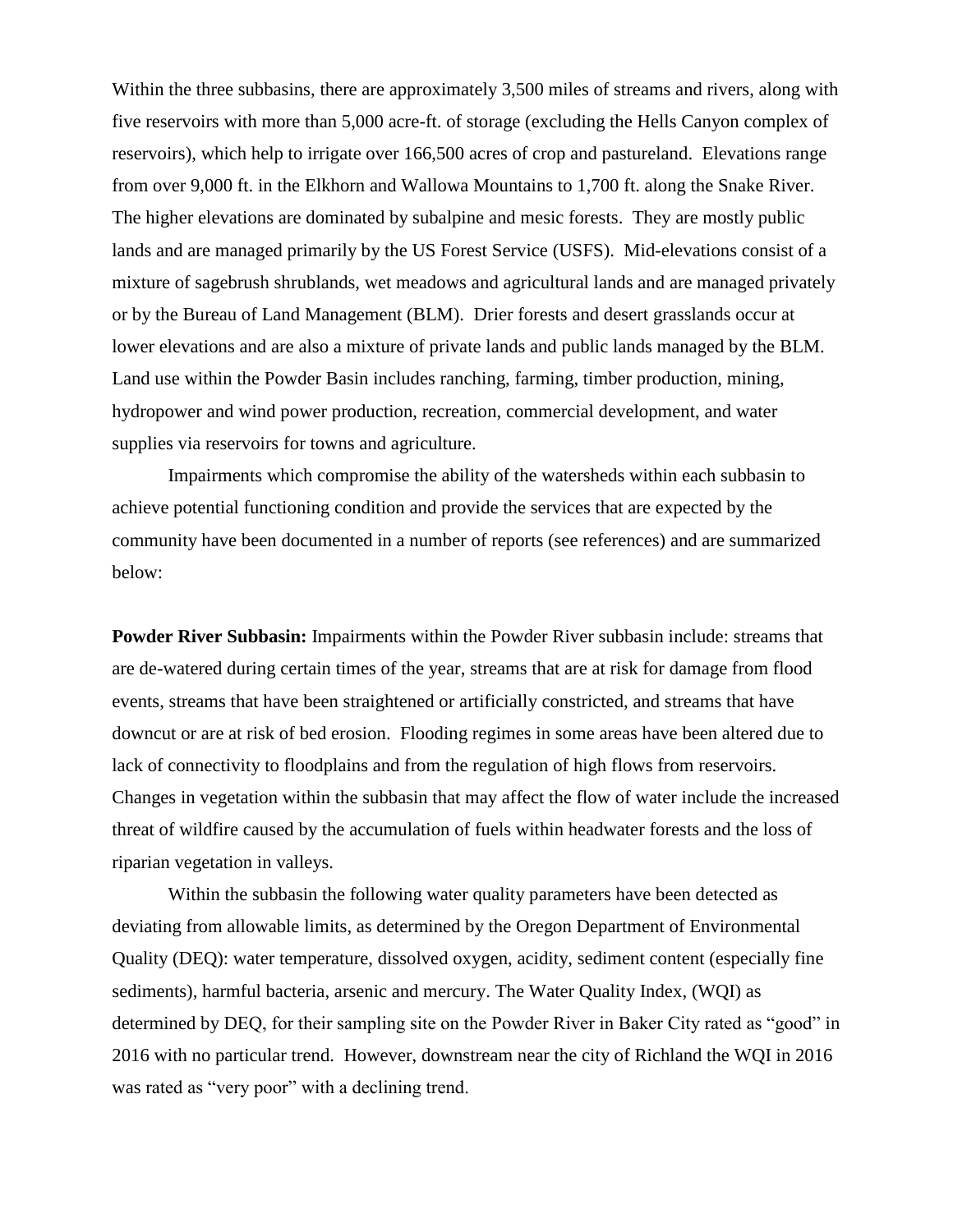Infrastructure development has inadvertently impacted watersheds by causing barriers to fish passage and constricting flow through undersized culverts and bridges. Coho, sockeye and Chinook salmon and steelhead trout were blocked from most of the subbasin with the construction of Thief Valley Dam in 1932. The construction of dams on the Snake River in the 1950's and 60's blocked anadromous fish from the remainder of the subbasin. Isolated populations of bull trout, which are designated as federally threatened, reside in headwater streams of the Elkhorn Mountains, but are unable to access historic migration routes and remain in the diminutive resident form. Redband trout, which are considered a species of concern, are thought to be widely distributed within the subbasin, but comprehensive data on their distribution are currently unavailable.

Recommendations for improvements include the restoration of flow in de-watered streams, replacement of agricultural diversions and culverts that impede fish passage, reestablishment and maintenance of riparian vegetation to reduce water temperatures and decrease sedimentation, and improve road crossings or move roads from riparian areas to reduce sedimentation.

**Burnt River Subbasin:** The Burnt River subbasin has some of the same impairments as the Powder River subbasin, including low summer flow in streams, channel constriction, risk of upland erosion and excessive fuel accumulations in forests which can result in catastrophic fires, which in turn can cause increases in peak flows and reduced base flows. The loss of riparian vegetation has resulted in sedimentation from bank erosion and risk of gully erosion and further flood damage. Barriers to fish passage from agricultural irrigation diversions isolate populations and prevent migration.

In terms of water quality, many of the same parameters that deviate from standards are the same as the Powder River Basin, including temperature, dissolved oxygen, bacteria, and arsenic. Phosphorus and chlorophyll concentrations exceed state standards for the main stem of the Burnt River low in the watershed. The WQI for samples taken near the city of Huntington in 2016 are rated as "poor" with no particular trend. Anadromous fish were blocked from the subbasin during the 1950's and 60's due to the construction of dams on the Snake River. Populations of redband trout persist within the subbasin and are widely distributed and locally abundant, though comprehensive data on their distribution is currently unavailable.

Recommendations for the subbasin include restoration of flow in de-watered streams,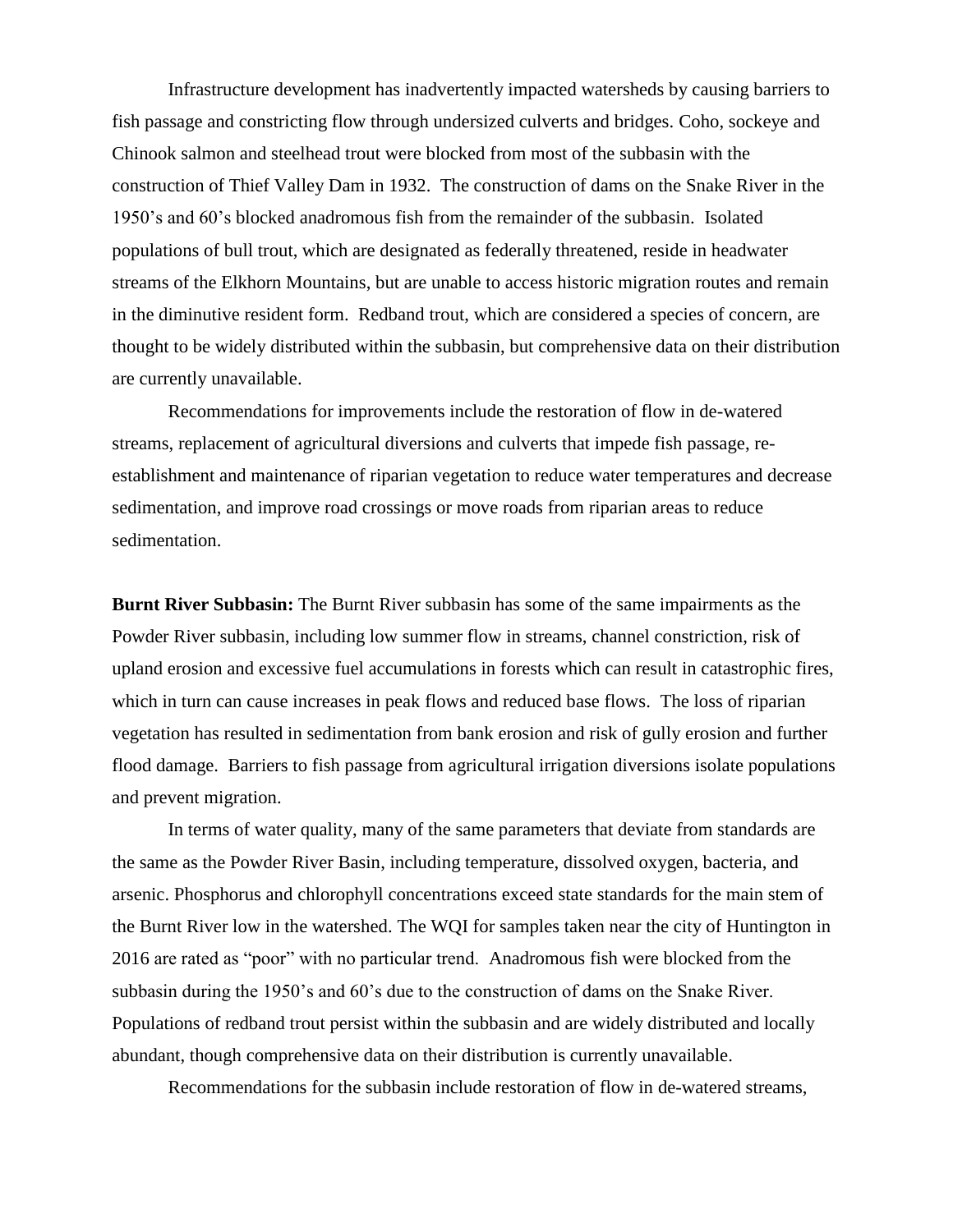establishment of floodplain connectivity, wetland development, bank stabilization, reestablishment and maintenance of riparian vegetation to filter pollutants through revegetation and fencing, reduction of disturbances in riparian areas through improved forestry and grazing practices, reclamation of historic mining sites and reforestation of logged areas, reduction of sediment from roads, reduction of forest fuels, rehabilitation of headcuts to prevent upstream gully migration and reintroduction of beaver to reduce peak flows and increase late-season flows.

**Brownlee Subbasin:** Impairments within the Brownlee subbasin include a variety of factors leading to flow modification, riparian degradation and impacts to native fish recovery. Flow modifications include: beaver removal (which results in higher peak flows and lower base flows), de-watered sections of streams and creeks, channel straightening, flow constrictions from undersized bridges and culverts, gully formation and excessive fuel accumulations in forests which can lead to catastrophic fires which result in excessive runoff and reduced summer base flows. Degradation of riparian areas result from the loss of riparian vegetation from elk and livestock herbivory which can lead to higher water temperatures and susceptibility to flood damage. Additionally, the loss of floodplains due to infrastructure development, and sedimentation from roads, recreation, landslides and historic mining activity also compromise riparian function. Impacts that directly affect fish include manmade barriers to fish passage, primarily from agricultural irrigation diversions and entrapment of fish in irrigation ditches.

In terms of water quality, temperature, dissolved oxygen and mercury levels are the parameters which deviate from state standards. Anadromous fish were blocked from the subbasin during the 1950's and 60's by the construction of dams on the Snake River. The subbasin does support populations of bull trout, but they are restricted to headwater streams and do not assume the migratory form. In addition redband trout are also present within the subbasin, but comprehensive data on their distribution is currently unavailable. Recommendations for the subbasin include the restoration of flow for de-watered streams, replacement of agricultural diversions which impede fish passage with fish passable diversions, the installation of fish screens, and increasing water-use efficiency.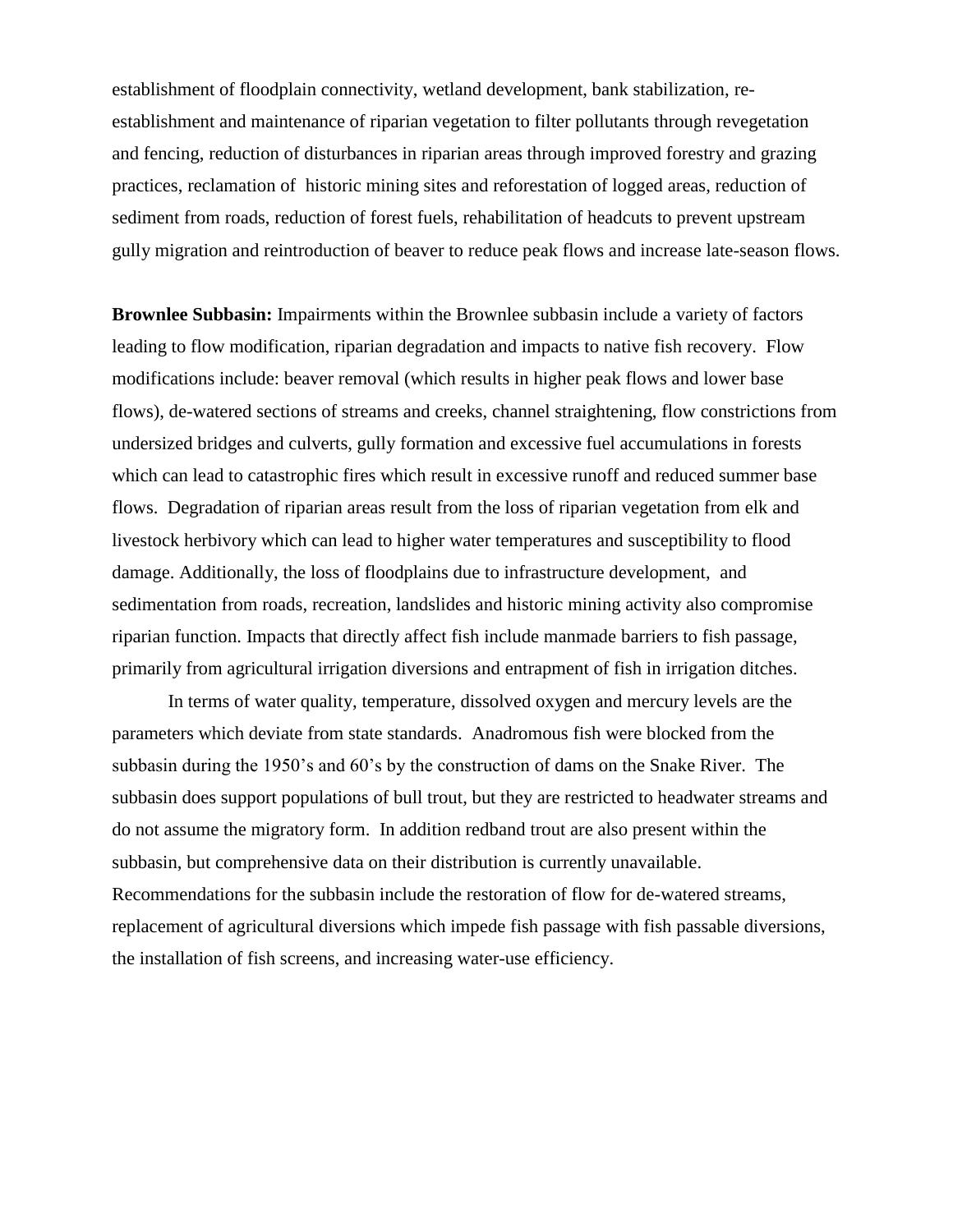## **Goals and Strategies**

The goals and strategies of the Council are organized around the following topics:

- 1. Riparian Management and Water Conservation
- 2. Upland Management
- 3. Partnership and Coordination
- 4. Education and Outreach
- 5. Organizational Development

**1. Riparian Management and Water Conservation:** The goal of Riparian Management and Water Conservation is to improve watershed function of the three subbasins within the Powder Basin as it relates to water quality, water quantity, timing of flow, resistance to flood damage, ability to support aquatic life or other parameters.

Strategy A: Continue long-term monitoring of water quality in each of the three subbasins, including measurements of temperature, pH, conductivity, flow, turbidity and others.

Strategy B: Implement restoration projects designed to restore the functioning of priority streams within each subbasin. Limiting factors to be addressed may include sinuosity, bank stability, fish habitat complexity, vertical erosion, channel widening, floodplain access, invasive species, barriers to fish migration, water quality, the amount and type of riparian vegetation or other factors.

Strategy C: Improve water retention and temporary storage in order to reduce peak flows and increase base flows, without the construction of additional artificial reservoirs.

Strategy D: Address issues of water-use efficiency through improved irrigation practices and use of drought-tolerant plants.

Strategy E: Pursue projects that promote the resilience of the watersheds in the face of climate change in order to maintain the health of the watershed and allow it to continue providing the services expected by the community, such as water storage, resilience to drought and resilience to flood damage.

**2. Upland Management:** The goal of Upland Management is to acknowledge the role that uplands play in the flow of water through our watersheds and contribute to the integration of management between uplands and riparian areas.

Strategy A: Work with stakeholders to help restore watersheds by reducing fire intensities and increasing public understanding and acceptance of the role that fire plays in renewing forests and improving soil productivity and health.

Strategy B: Promote forestry and grazing practices that maintain vegetation, soil and water resources on uplands to prevent erosion and reduce runoff.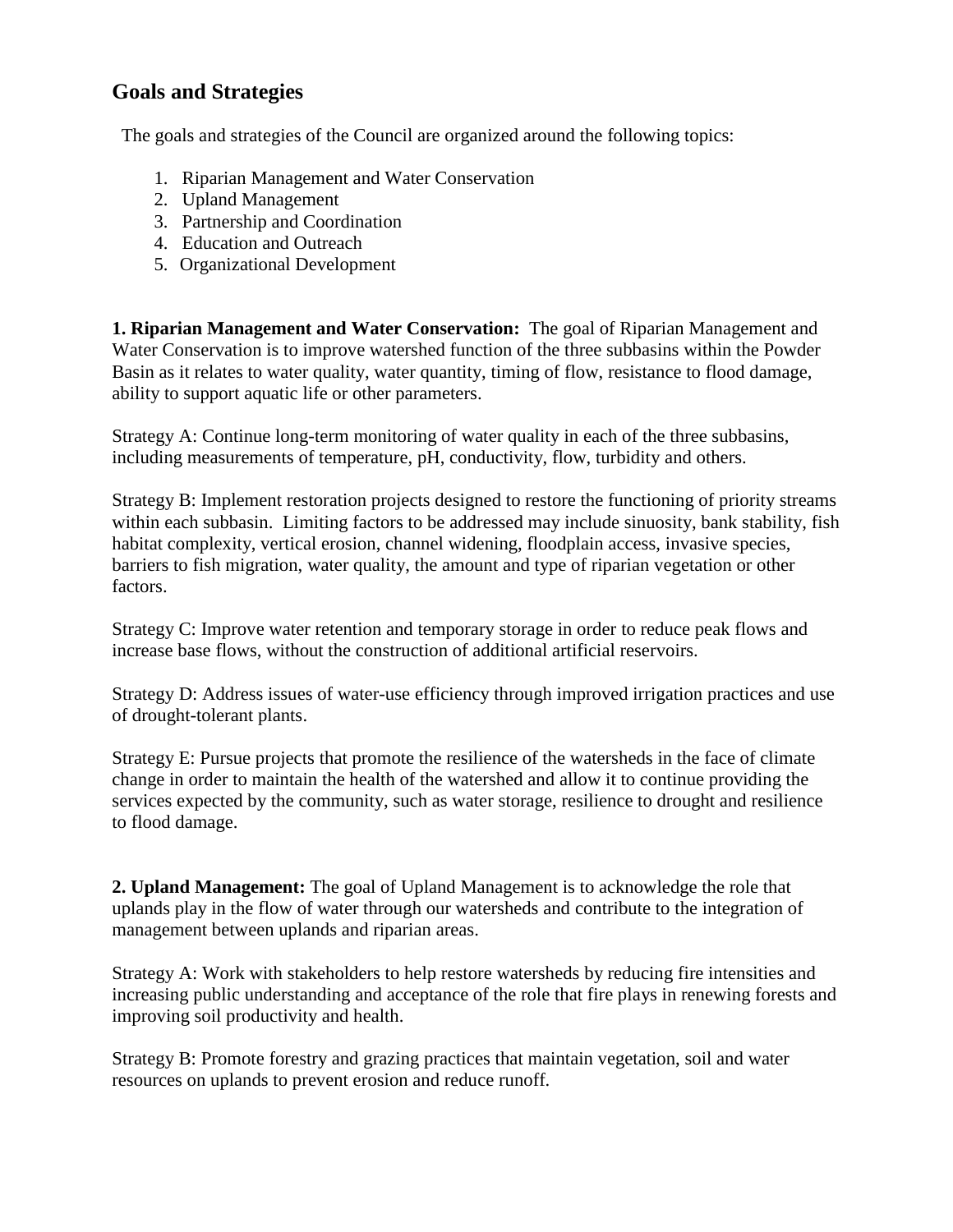Strategy C: Support efforts to reduce invasive species within the watersheds.

**3. Partnership and Coordination:** The goal of Partnership and Coordination is to promote understanding and collaboration among stakeholders of the Powder Basin to implement the mission of the Powder Basin Watershed Council. The Powder Basin Watershed Council is a volunteer organization comprised of diverse membership. Maintaining healthy watersheds and thriving communities requires coordination between private landowners and public lands managed by various agencies as well as the broad support of the community.

Strategy A: Keep private landowners informed and facilitate their involvement in associated stream flow/restoration projects from design to implementation phases.

Strategy B: Recruit active and potential partners to participate in Council planning activities, such as Strategic Planning, contractor solicitation and project proposals.

Strategy C: Partner with public land management agencies to develop projects that benefit the whole watershed. Assist agencies in characterizing to the public the role that public lands and their management play in the functioning of the watersheds. Coordinate activities and planning with management occurring on public lands to maximize benefits to watershed health.

Strategy D: Form partnerships that promote the prevention of watershed degradation through conservation easements, land-use planning or other means.

Strategy E: Partner with entities that contribute to project development, funding and completion to increase the geographic and topical scope of the Council including local non-profitsespecially those that support local agriculture.

**4. Education and Outreach:** The goal of Education and Outreach is to promote understanding of the importance of sustaining the quality and capacity of the Basin's watersheds to provide for multiple uses and interests.

Strategy A: Increase awareness of the importance of watershed management among youth by incorporating 'watershed curriculum' into schools throughout the basin.

Strategy B: Provide educational opportunities to the public by offering relevant presentations, tours and workshops and opportunities to participate in watershed restoration efforts on public and private lands.

Strategy C: Promote greater public awareness of the Powder Basin Watershed Council and its mission and activities, by hosting and attending community events in each subbasin.

Strategy D: Support opportunities for water-based recreation that help foster a sense of appreciation for the lakes, rivers and streams within the Powder Basin.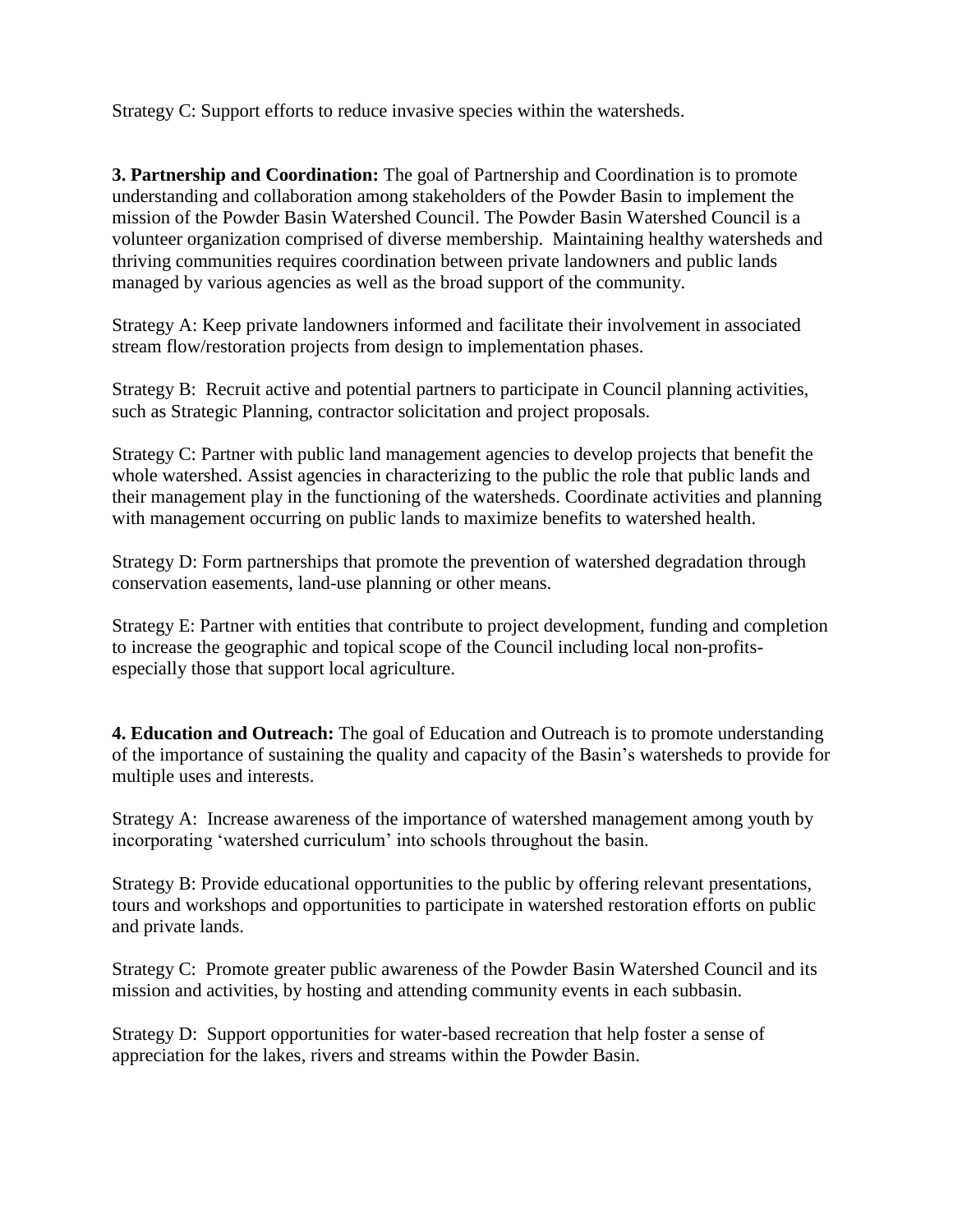**5. Organizational Development:** To effectively pursue the mission of the Powder Basin Watershed Council and accomplish the strategies outlined in this document requires sufficient staff and financial resources to develop, implement and manage the array of actions noted above.

Strategy A: Improve the financial health of the Powder Basin Watershed Council and increase support from basin residents through local fundraising and volunteer recruitment to support the programmatic efforts of the Council.

Strategy B: Support and sustain Council staff through appropriate training and competitive salaries. Support the Board of Directors through training and recruitment of new members as needed.

Strategy C: Develop a basin-wide restoration plan that establishes priorities for all areas within each of the three subbasins. Priorities will be determined based on a synthesis of existing watershed assessments and reports, current and recent research and consultation with local experts. Projects will be selected from these priorities based on a combination of which projects result in the greatest ecological and social benefits, which projects require the most work to accomplish, which projects will bring in assistance from partners and which projects will result in beneficial outreach.

Strategy D: Engage resources outside the watershed to improve Council effectiveness (Network of Oregon Watershed Councils, other Watershed Councils, Nonprofit Association of Oregon, Universities…etc.)

#### **Glossary**

Limiting factor: a resource that controls the abundance or distribution of an organism.

Priority streams: streams which have been identified through data collection or expert opinion to hold enough

hydrologic or biologic value to warrant the dedication of resources for maintenance or restoration.

Riparian: the area directly influenced by open bodies of water; the interface between upland and aquatic environments.

Stakeholder: an individual or an interest that is affected by the health of the watershed.

- Upland: land above the level that is frequently flooded by streams. Contains vegetation types that are more drought tolerant.
- Watershed: an area of land drained by a common waterway, including both the upland and riparian zones.
- Watershed function/health: the behavior or performance of a watershed with respect to one or more measurable

parameters, such as flow rate, temperature, sediment content…etc.